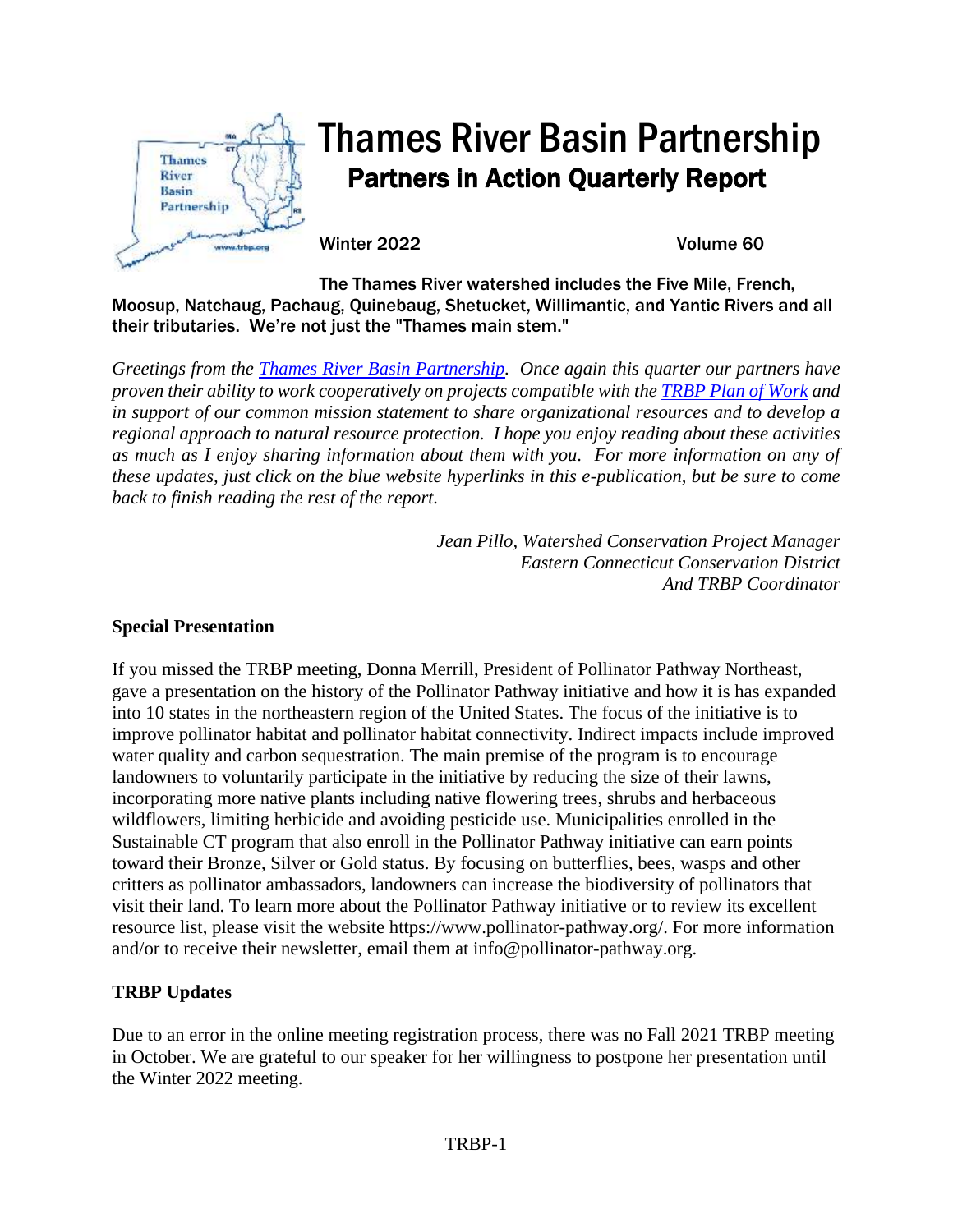The TRBP Annual Report was prepared and submitted to The Last Green Valley in December.

The Last Green Valley has renewed its support of the TRBP Coordinator position for another year ending on September 30, 2022.

The TRBP website is up to date with documents and paid up through late fall.

The TRBP Plan of Work update due in 2021 was not completed. Effort to complete this task with the working group will be scheduled as time permits with an expectation that the draft Plan of Work update will be presented at the April 2022 meeting.

The TRBP FB page now has 215 followers. The FB page is active through sharing of posts by partnering organizations and random other items I believe will be of interest to the group. If any of our partnering organizations wish to have their message shared on the TRBP website, please send me the information in a cut and paste format. Pictures are encouraged.

TRBP Floating Workshop planning is ongoing. This year is the  $50<sup>th</sup>$  anniversary of the Connecticut Inland Wetlands Act and the Federal Clean Water Act. Ideas to promote these golden anniversaries are welcome, including special speakers. The Quinebaug River will be the backdrop of this workshop and it will include a tour of the Plainfield Trout Hatchery and a paddle on the Quinebaug River. The workshop will take place on a Friday in early June. Contact [Jean.Pillo@Comcast.net](mailto:Jean.Pillo@Comcast.net) if you would like to assist with planning this year's event.

# **Regional Conservation Partnership Program (RCPP) Project Summaries**

The 2014 Farm Bill included new ways for the USDA Natural Resources Conservation Service (NRCS) to innovate, leverage additional contributions, offer impactful solutions and engage more participants. One such program is the Regional Conservation Partnership Program (RCPP). The purpose of the program is to promote coordination with partners to deliver conservation assistance to agricultural producers and landowners. This is done by providing technical assistance through agreements and direct funding for conservation practices. Through Thames River Basin Partnership, partners meet to discuss ways to collaborate on projects like these. TRBP is conducting outreach for three Regional Conservation Partnership Programs.

FY14/15 (State level funding): The Last Green Valley was lead partner in this \$400,000 NRCS RCPP project entitled **Improving Soil Health and Water Quality in the Thames River Watershed**. The project addressed two national priorities (soil health and water quality), and all five Connecticut state priorities (water quality degradation, soil erosion, soil quality degradation, degraded plant conditions and livestock production limitations). Through the TLGV RCPP, four collaborating partners implemented soil health conservation practices on cropland in eastern Connecticut's Thames River Watershed. Funding to implement the practices was provided by Natural Resources Conservation Service through its Environmental Quality Incentive Program (EQIP). The long-term objective of the project was to improve soil health, as well as edge-offield and in-stream water quality by decreasing nutrient and turbidity levels.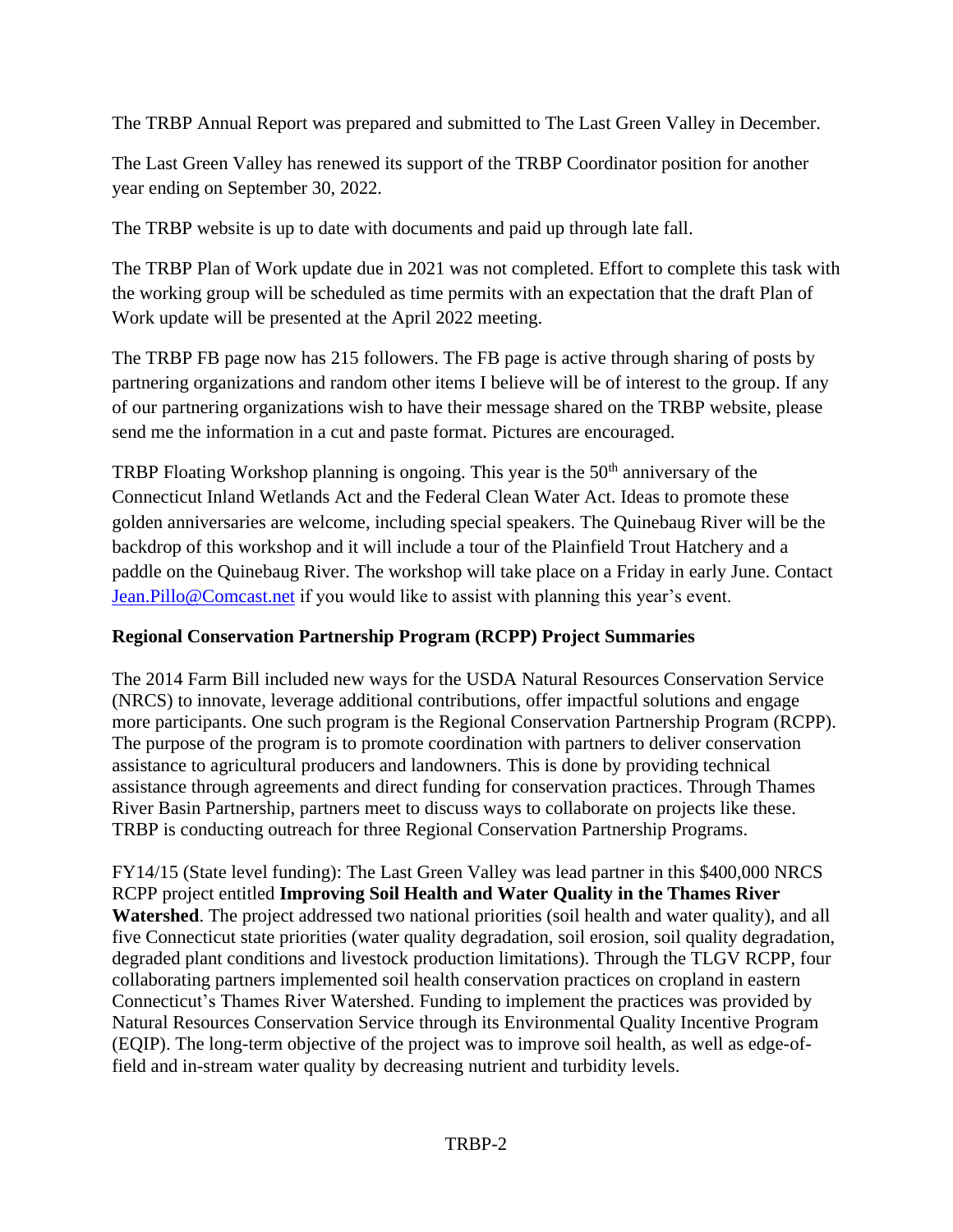Project update: Funding for the TLGV RCPP expired on June 25, 2021. A full project update is pending the final report.

FY15/16 (State level funding): The University of Connecticut is the recipient and lead partner in an RCPP project entitled **Path to Reduce Pathogens in CT Agricultural Runoff (PATH)**. This \$669,000 NRCS RCPP is focused on reducing high bacteria levels in Connecticut's rivers and shellfish beds, which is, in part, caused by runoff from agricultural operations. To address water quality degradation, ten conservation partners are collaborating to achieve the objectives of the project: University of Connecticut, Eastern Connecticut Conservation District, The Last Green Valley, Inc., CT Department of Agriculture Bureau of Aquaculture, CT Department of Energy and Environmental Protection, CT Sea Grant, Stonington Shellfish Commission, CUSH, Inc. (Clean Up Sound & Harbors), the Thames River Basin Partnership and UCONN Extension.

Project update: ECCD, in partnership with NRCS, is working on conservation plans for several farms in the watershed, with recommendations for practices to improve manure storage and management. Some of the practices include manure storage facilities and bedded pack facilities requiring Comprehensive Nutrient Management Plans (CNMPs). All the financial assistance available through the project has been expended, but technical assistance is still available. A portion of the technical assistance funding has been appropriated to updating the Muddy Brook and Little River Water Quality Improvement Plan (Woodstock, Putnam, Pomfret, Thompson).

FY16/17 (National level funding): The Last Green Valley (TLGV) was awarded \$6,144,000 through NRCS' RCPP for **Accelerating the Pace of Conservation in the Southern New England Heritage Forest**. The Southern New England Heritage Forest (SNEHF) is a uniquely positioned forest corridor stretching north along the Connecticut and Rhode Island border to the Quabbin Reservoir in Massachusetts. A remarkable partnership of non-profit organizations and regional, state and municipal agencies is offering private woodland owners a suite of NRCS tools for sound management and forestry conservation practices through the Environmental Quality Incentives Program (EQIP). Permanent protection through easements under the Healthy Forests Reserve Program is also available. To accelerate the pace of conservation in SNEHF, the project serves as a "conservation pipeline" of forest and bird habitat plans, EQIP practices and HFRP easements on private forestlands.

Project update: Through efforts of The Last Green Valley (TLGV), the MassConn Sustainable Forest Partnership (MassConn) and the Northern Rhode Island Conservation District (NRICD), the project has resulted in 7000 acres of forestland under contract for forest management plans with half of the FMPs completed! The purchase of conservation easements has been proceeding slowly and none have closed to date. A new round of assistance for development of Forest Management Plans opened in October and closed on December 17, 2021.

The forestry RCPP program has been extended until September 2023.

Landowners of large, forested acreage not selected for the project (10 landowners with a combined 800 acres of forested land) collaborated to apply for conservation easements through the Forest Legacy Program. That application was submitted and is undergoing review. For more information, visit the [TLGV website.](https://thelastgreenvalley.org/learn-protect/agriculture-forestry/southern-new-england-heritage-forest/)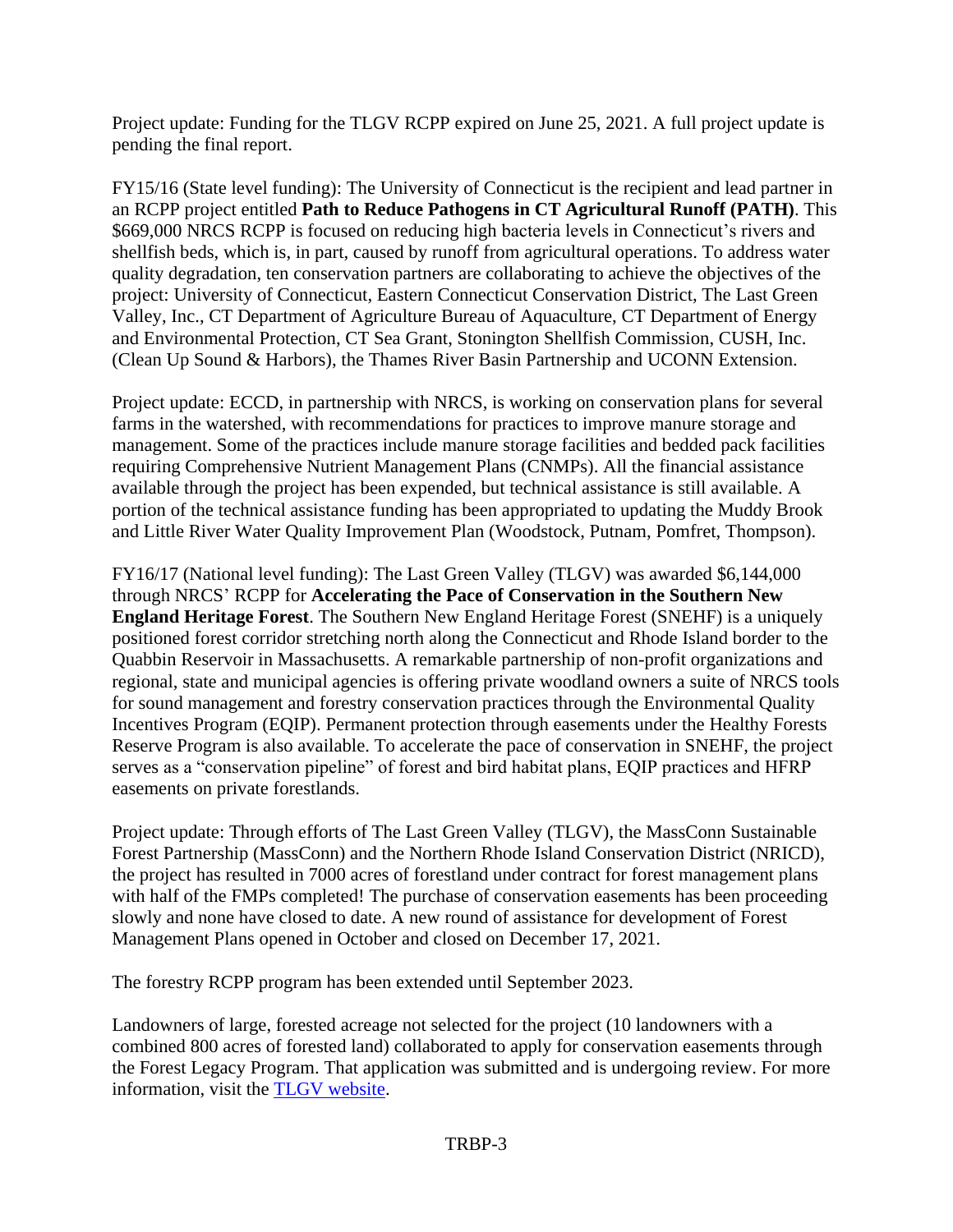For more information about USDA NRCS RCPP opportunities, please visit the NRCS website at [https://www.nrcs.usda.gov/wps/portal/nrcs/main/national/programs/farmbill/rcpp.](https://www.nrcs.usda.gov/wps/portal/nrcs/main/national/programs/farmbill/rcpp)

# **Partner Reports**

The Last Green Valley has continued its funding support for the Thames River Basin Partnership and The Last Green Valley Volunteer Water Quality Monitoring Coordinator positions through September 30, 2022. Future funding for these programs will depend on continuing support for the National Heritage Corridor programs through the National Park Service. TLGV is one of 30 programs whose funding expired on September 30, 2021 but have continued to receive some limited funding through a continuing resolution until a national budget is passed. There is strong bipartisan support for extended funding but no certainty of funding continuance.

Again in 2022, TLGV will be accepting proposals for Spring Outdoors activities. Over 14000 people participated in programs in Spring 2021. To download an event form or to get more information, use this link [https://thelastgreenvalley.org/explore-the-last-green-valley/spring](https://thelastgreenvalley.org/explore-the-last-green-valley/spring-outdoors/)[outdoors/.](https://thelastgreenvalley.org/explore-the-last-green-valley/spring-outdoors/)

It's time to plan your cleanup and green up The Last Green Valley National Heritage Corridor. The Last Green Valley, Inc. (TLGV) has committed cleanup and green up funds for 2022 to help organizations and municipalities organize events. The program is funded, in part, thanks to the support of *bankHometown*. *bankHometown* has been a supporter of TLGV since 2008 and has sponsored the cleanup program since 2019. TLGV is expanding the program this year to include efforts to plant pollinator gardens or eradicate invasive species harming the region's ecosystem. Thanks to the funding over the past 10 years, 11,498 volunteers have collected 504,003 pounds of trash from parks, rivers and roadways throughout The Last Green Valley National Heritage Corridor. Organizations and municipalities in The Last Green Valley National Heritage Corridor can request up to \$500. Those outside the corridor, but still in the Thames River watershed, can request up to \$250. <https://thelastgreenvalley.org/its-time-for-2022-cleanups-and-greenups/>

Building off a successful 2021 Youth Engagement Grant Program, TLGV has committed \$15,000 to focus on the needs of youth. The 2022 Youth Engagement Grant is designed to benefit youth (under 21) in projects to conserve, celebrate or enhance The Last Green Valley National Heritage Corridor's significant natural and historic resources or promote economic development. Projects enhancing access for diverse audiences to the abundant natural and historic resources of the National Heritage Corridor are encouraged. Projects developed or led by youth will receive priority consideration. The grant is open to non-profits, municipalities and schools.<https://thelastgreenvalley.org/tlgv-offers-2022-youth-engagement-grants/>

The Eastern Connecticut Conservation District (ECCD)

# Environmental Review Team

ECCD is participating on the Environmental Review Team with CT RC&D for the Airline Trail State Park Master Plan. The goal of the ERT review for the Master Plan is to inventory and map unique and critical natural resources along this 50-mile trail. The Master Plan will evaluate the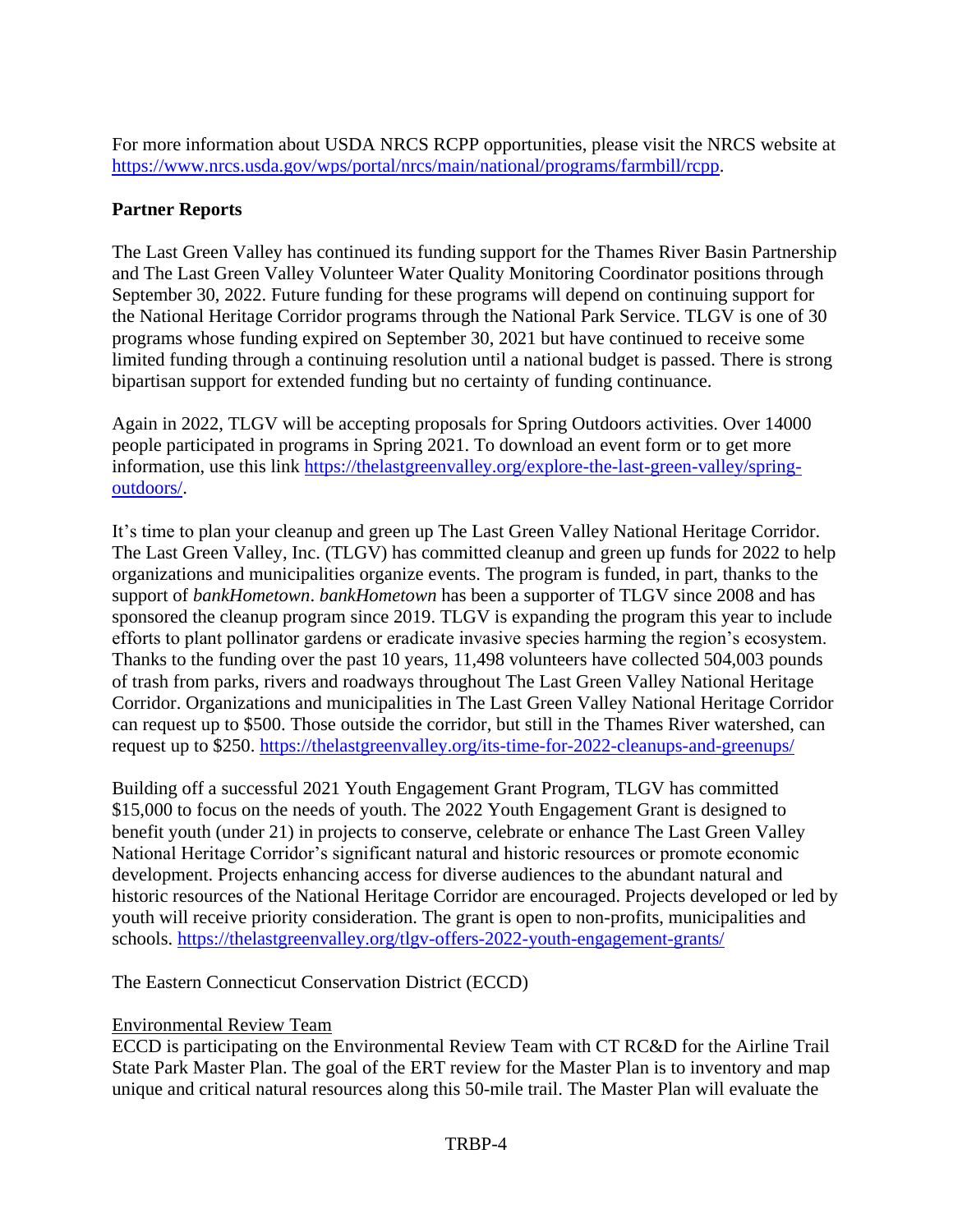economic significance and value of the Air Line Trail, making connections to local communities and assts along the trail. For more information see the first paragraph on page 8 below under CT RC&D.

#### NOAA B-WET Grant, Project Oceanology Outdoor Learning Alliance

ECCD is partnering with Project Oceanology to implement projects with funding from the National Oceanic and Atmospheric Administration's B-WET Program. The funding is to install outdoor learning spaces at 6-9 schools in distressed communities in eastern CT. It is a 3-year project and ECCD will assist to design and develop the outdoor learning spaces, including roofed pavilions, creating and installing educational signs, community gardens, rain gardens, pollinator habitat and more, depending upon the specific needs of the schools. The project also involves teaching students about nonpoint source pollution and its impact to the environment. During the first year of the project, Project Oceanology and ECCD are working with the Thames River Magnet School in Groton and the Charles Barrows STEM Academy in Windham.

#### Little River Agricultural Waste Storage and Management Project

With CWA §319 funding, ECCD, in collaboration with NRCS and Elm Farm in Woodstock, CT, has been constructing an agricultural waste storage and management facility. The roofed facility, a free-stall barn with a manure pit, manure scrape alleys and manure pumping capacity, is nearly complete. Project partners anticipate that the structure will be finished by mid-March and that Elm Farm will move its herd back into the barn soon thereafter. Once complete, the facility will protect water quality directly in May Brook, but also Roseland Lake and Little River. Little River provides drinking water to the Town of Putnam so this project will improve the quality of Putnam's drinking water and hopefully reduce water treatment costs for the residents of Putnam.

## Green Schoolyards (CFEC)

With funding from Community Foundation of Eastern CT, ECCD is creating 2 green schoolyards in underserved communities in eastern CT, Putnam and Windham. At Barrows STEM Academy in Windham, ECCD is collaborating with teachers, students and volunteers to install cedar raised bed gardens for vegetable production, a composting system, a rain garden, a rainwater collection system and educational signage. At Putnam's Elementary School, several options have been discussed with school staff including rain gardens, pollinator habitat, a sensory garden, downspout planters, wildlife cameras, and a river trail with educational signage. Final plans for the green schoolyard will be developed in collaboration with school staff.

#### Little River WBP

ECCD is updating the Muddy Brook and Little River Water Quality Improvement Plan (2009). With funding from The Last Green Valley's RCPP (NRCS funding) and University of CT's RCPP (NRCS funding), as well as a source water protection grant from Connecticut's Council on Soil & Water Conservation (NRCS funding), ECCD is revising the watershed plan to include an in-depth assessment of agricultural operations and practices in the Little River watershed. Once complete, the revised plan will provide more detailed recommendations for producers in the watershed and suggest eligible NRCS practices to improve production while protecting the environment. Revising the watershed plan will allow the watershed to be eligible under NRCS's National Water Quality Initiative which will expand funding options for producers through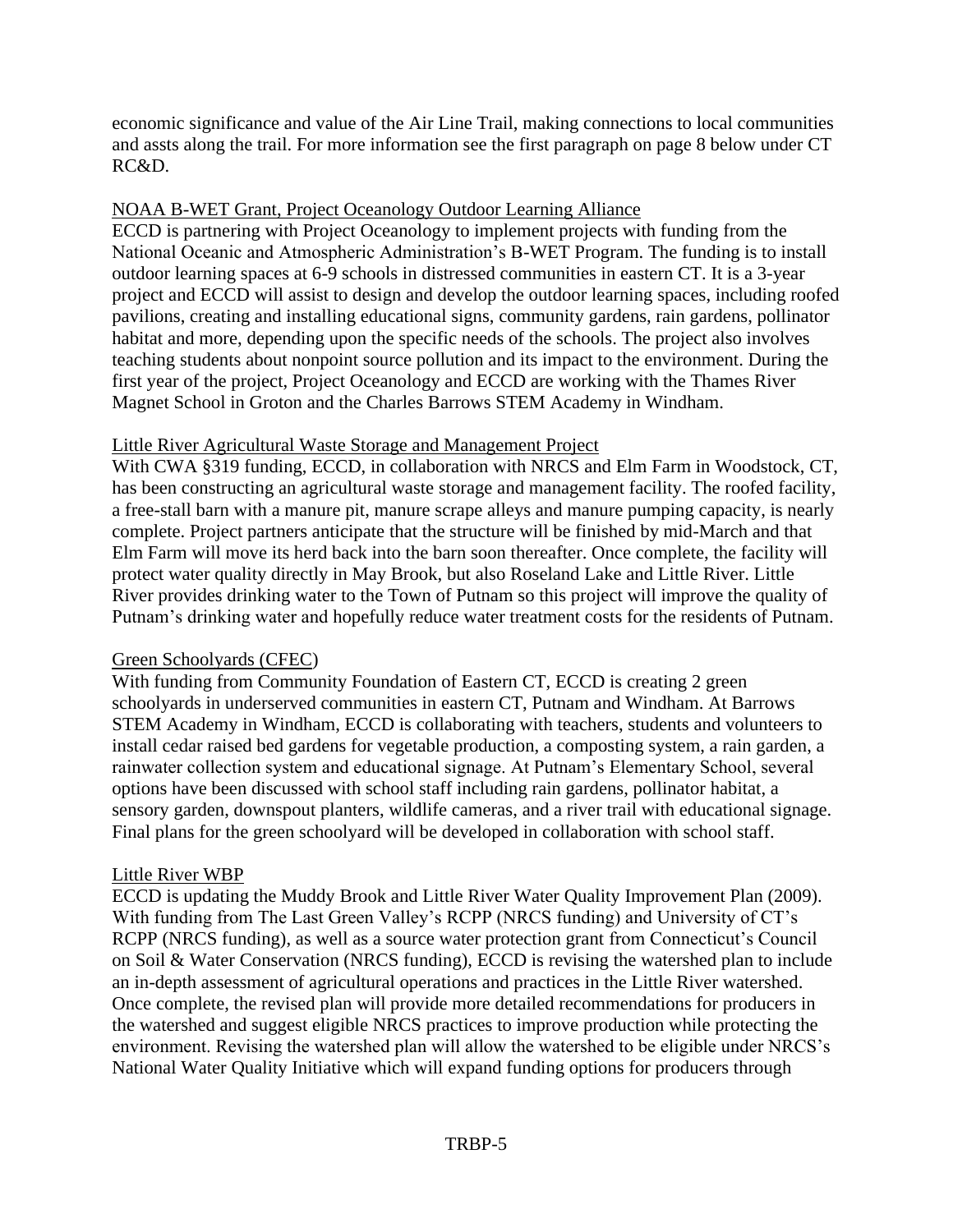various programs. The Little River provides drinking water to the Town of Putnam, so expanding funding for farmers will improve the quality of Putnam's drinking water.

Planning and outreach for revising The Plan included, in partnership with the Woodstock Agricultural Commission and the Senexet Grange, conducting a Pie and Farm Talk workshop series in Fall 2021. These workshops were geared toward smaller farms and hobby farmers. Featured topics included Forest Management Plans, Animal Grazing 101, Manure and Nutrient Management and Soil Health. The talks were recorded and can be downloaded from the Quick updates section of the ECCD website homepage. [https://www.conservect.org/eastern.](https://www.conservect.org/eastern)

Niantic River Watershed 4-Town Bio-Infiltration, Filtration & Water Collection Project With CWA §319 funding, ECCD is implementing a suite of best management practices (BMPs) in the four towns of the Niantic River watershed, Waterford, East Lyme, Salem and Montville. To date, 30 rain barrels have been distributed and 8 rain gardens have been installed. This spring and summer, another 12 rain gardens will be planted, 20 storm drain filters will be installed and 4-6 tree filters will be manufactured and installed.

#### Long Island Sound Futures Fund Awards

Long Island Sound Futures Fund announced its awards for its 2021 grants. ECCD has received funding for two proposals: 1) *Quanaduck Cove Multi-Residential Low Impact Development Demonstration Site* and 2) *From Rain Gardens to Riparian Buffers: Pollinator Pathways for Healthy Watersheds.* The Quanaduck Cove project involves developing a demonstration site for stormwater best management practices that can be installed at condominium complexes. At Quanaduck Cove, ECCD and the condominium association will install rain gardens, riparian buffers and downspout planters. Additionally, ECCD will develop a stormwater BMP guide for condominium associations which will be distributed throughout eastern CT. The *Pollinator Pathways* involves installing rain gardens and riparian buffers that will double as pollinator pathways, providing important habitat for a variety of pollinators while treating contaminated stormwater.

#### New Staff

ECCD has hired three new staff persons: Paul Burgess, Lindsay Beutler and Heather Palardy. Paul Burgess is a Professional Engineer who primarily is conducting erosion & sediment control inspections at solar power installations, but assisting on other projects as needed. Lindsay Beutler and Heather Palardy are Conservation Technicians who will be managing a wide variety of projects and assisting ECCD to expand its operations and increase its environmental impact in eastern CT.

#### ECCD Plant Sale Is BACK!

ECCD will be resuming its annual plant sale this year. Following a 2-year hiatus due to Covid-19, the plant sale will be held at only one location, The Brooklyn Fairgrounds. The southern location at Ocean State Job Lot in Gales Ferry is not available for use. We apologize to our southern customers for any inconvenience but hope you will still support our plant sale. The drive from New London is a brief 40-minute ride featuring scenic Rt 169. Follow this link with plant descriptions. [https://conservect.org/eastern/wp-content/uploads/2022/01/2022-Winter-](https://conservect.org/eastern/wp-content/uploads/2022/01/2022-Winter-Newsletter-PLANT-SALE-FINAL.pdf)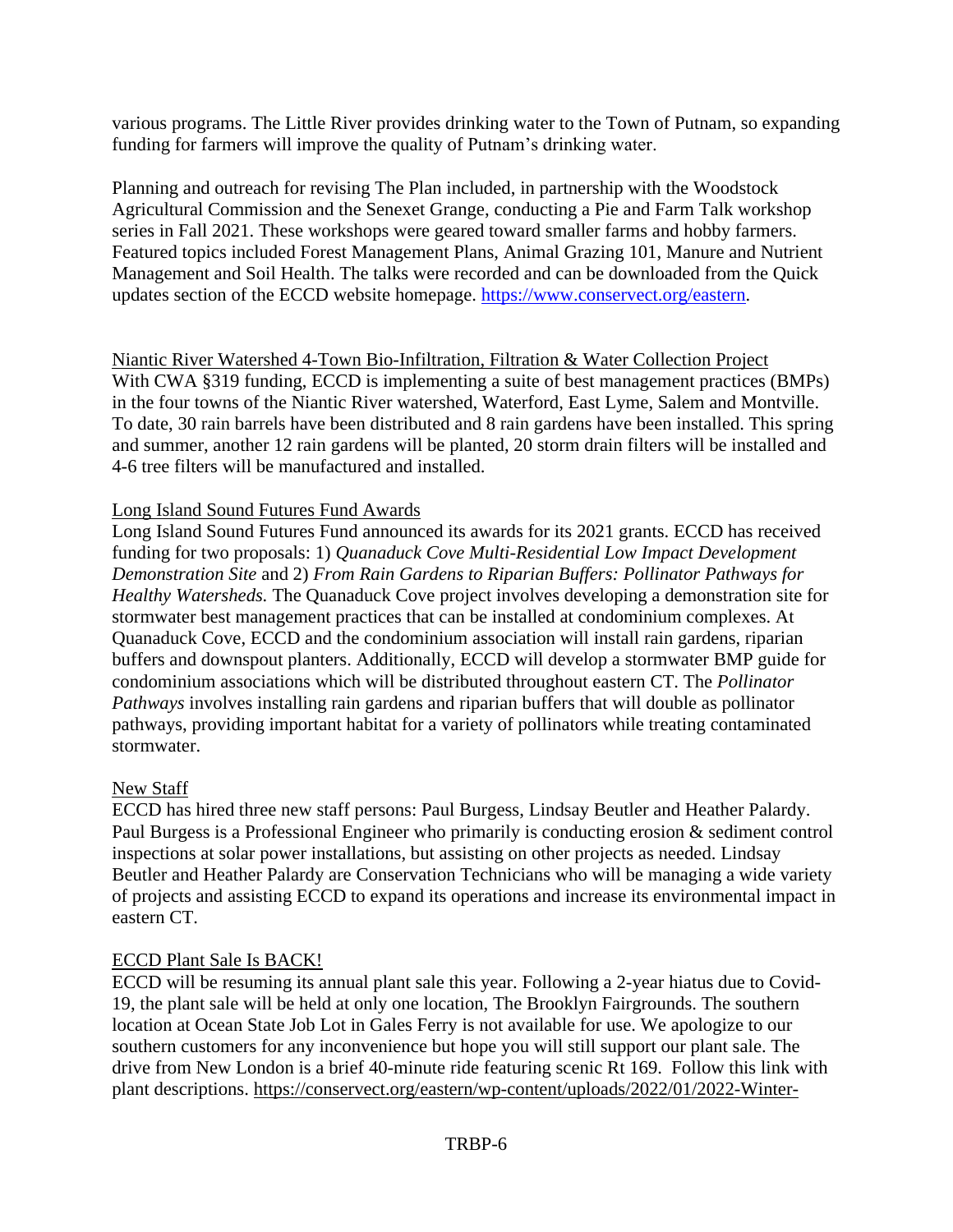[Newsletter-PLANT-SALE-FINAL.pdf.](https://conservect.org/eastern/wp-content/uploads/2022/01/2022-Winter-Newsletter-PLANT-SALE-FINAL.pdf) An online order form is available at [https://conservect.org/eastern/wp-content/uploads/2022/02/plant-sale-2022.pdf.](https://conservect.org/eastern/wp-content/uploads/2022/02/plant-sale-2022.pdf) Orders must be postmarked by April 4.

CT DEEP reported that a \$4.5 million investment for trail improvements at the Moosup Valley State Park has been approved. This will include building a connection to an existing Rhode Island trail system along the Moosup River.

A Bolton Lakes and Watershed-based Management Plan for Upper, Middle and Lower Bolton Lakes was drafted on behalf of the Towns of Bolton, Vernon, Coventry and Tolland. The Bolton Lakes are in the Hop River/Willimantic River watershed. Public comment on the review draft were solicited through January 25, 2022. To review the Plan, use this link. [https://www.coventryct.org/DocumentCenter/View/5767/BLWMP\\_Draft2022-0110](https://www.coventryct.org/DocumentCenter/View/5767/BLWMP_Draft2022-0110)

CT DEEP has completed drafting its technical prologue to the Natchaug Healthy Watershed Protection Plan (NHWPP). The NHWPP is an implementation plan prepared for the Natchaug River watershed by the Eastern Connecticut Conservation District in 2020. Once the inhouse review of the document is complete, a public review period will be announced. This may take 1  $-2$  months.

The State of Connecticut has set aside \$7.5 million for the Open Space and Watershed Land Acquisition Grant Program. RFPs for open space conservation were excepted through November 19, 2021. The review of the applications is ongoing.

CT DEEP has resumed its online training program for municipal Inland Wetland and Watercourse volunteers. The multipart award-winning series is of benefit for anyone to view whether serving on a municipal wetland agency or not. To register for free training, visit this link. [https://clear.uconn.edu/training/DEEP\\_IWA\\_training.htm](https://clear.uconn.edu/training/DEEP_IWA_training.htm) The award-winning video series includes the following topics:

Introduction - Connecticut's Inland Wetlands and Watercourses Act

Map Reading & Site Plan Review

The Functions and Values of Wetlands and Watercourses

The state-endangered Brook Floater, a freshwater mussel that is also a regional species of greatest conservation need, received a much-needed boost in conservation with the recent award of a Competitive State Wildlife Grant for nearly \$1M to help partnering states advance conservation planning, propagation, and restoration, as well as population and habitat assessments in more States and watersheds. Did you know that North America harbors the highest diversity of freshwater mussels in the world, yet 30 species have become extinct and more than 65% are considered imperiled? Northeastern states identified the Brook Floater mussel as one of the most critically imperiled in the Northeast Region. Connecticut is pleased to join GA, MA, ME, MD, NH, NJ, NY, NC, SC, VT, VA and WV in this important effort to protect freshwater mussels. Learn more at [https://www.fws.gov/news/ShowNews.cfm?ref=service](https://www.fws.gov/news/ShowNews.cfm?ref=service-announces-$74-million-in-grants-to-help-protect-imperiled-&_ID=37035)[announces-\\$74-million-in-grants-to-help-protect-imperiled-&\\_ID=37035](https://www.fws.gov/news/ShowNews.cfm?ref=service-announces-$74-million-in-grants-to-help-protect-imperiled-&_ID=37035) and discover Connecticut's freshwater mussels at [https://portal.ct.gov/-](https://portal.ct.gov/-/media/DEEP/wildlife/pdf_files/nongame/fwmuslpdf.pdf) [/media/DEEP/wildlife/pdf\\_files/nongame/fwmuslpdf.pdf](https://portal.ct.gov/-/media/DEEP/wildlife/pdf_files/nongame/fwmuslpdf.pdf)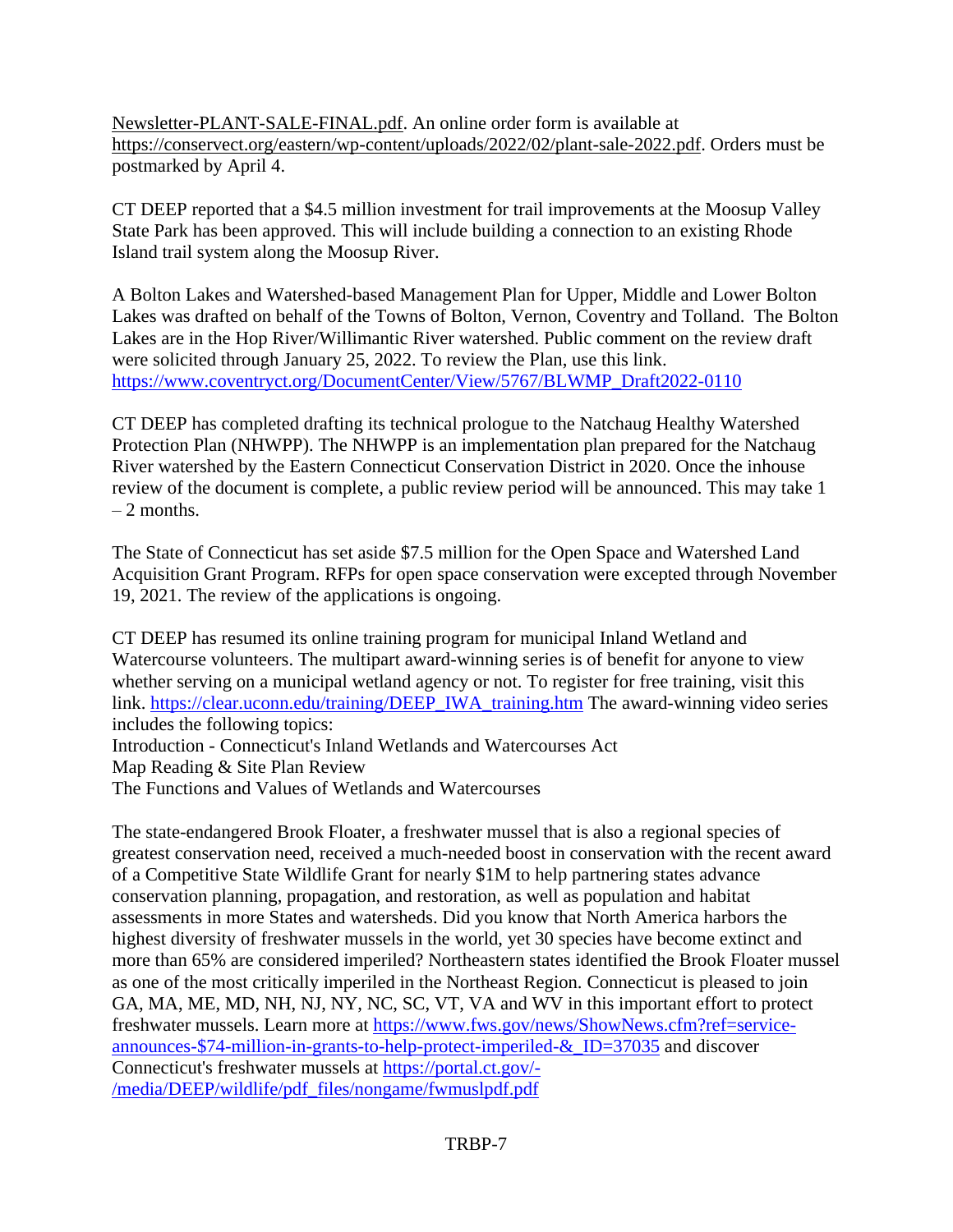Connecticut Resource Conservation and Development Area is continuing its effort to produce an Airline Trail State Park Master Plan that includes linkages to other trails and off trail amenities and potential environmental impacts of promoting those linkages. The Airline Trail State Park extends from Portland to Thompson, CT. A series of Environmental Review Team site walks were scheduled. The six-chapter master plan is a conservation-based plan that will include write ups on watershed issues, nutrient factors and runoff, potential pollinator pathways, for example. The review includes four focus areas as examples of what communities can do to link up to the trail. In Pomfret, two site walks focused on larger landscape scale systems. In Lebanon, the review was focused on water quality and wildlife systems.

RC&D is continuing its Soil Health cooperative agreement with USDA Natural Resources Conservation Service. For more information, visit [https://ctrcd.org/agriculture/soil-health](https://ctrcd.org/agriculture/soil-health-initiative/)[initiative/](https://ctrcd.org/agriculture/soil-health-initiative/)

The USDA Natural Resources Conservation Service New London County office reported that it is working to issue contracts for all applicants that applied for the first round of cost share projects. The second round of applications has closed and NRCS will only be able to fund some of the projects. In total, there were 45 applications with four of them being for larger manure composting projects.

The closing date for the Conservation Stewardship Program was February 14, 2022.

Willimantic Whitewater Partnership (WWP) was awarded \$500,000 from the state bonding commission to develop its downtown Willimantic Whitewater Park located off Bridge Street in Willimantic. WWP, established in 2002, is a non-profit organization composed of volunteers. The group aims to restore the Willimantic River, develop a riverside park, and create a prime spot for kayaker and paddle sport enthusiasts. WWP has already received funding and developed portions of the Air Line and Hop River Trails. The park on Bridge Street will serve as a regional recreation and trail hub for eastern CT, connecting the Airline Trail, Hop River Trail and East Coast Greenway to the Willimantic River National Water Trail.

The Connecticut Agricultural Experiment Station requests the public to be on the lookout for Spotted Lantern Flies and, if noted, to please report them. For more information about Spotted Lantern Flies and how to report them, use this link [https://portal.ct.gov/CAES-SLF.](https://portal.ct.gov/CAES-SLF)

In January 2022, the National Oceanic and Atmospheric Administration and the State of Connecticut officially designated the Connecticut National Estuarine Research Reserve in the Federal Register. The Connecticut Reserve is the 30th reserve in the national system and includes unique habitats and species that are not currently found in reserves within the Northeast. The designation of the Connecticut Reserve is consistent with the Biden-Harris Administration's America the Beautiful initiative, which commits to conserving at least 30% of U.S. lands and waters by the year 2030 and aims to address nature loss, climate change, and inequitable access to the outdoors. Check out the NERRS webpage for the Connecticut Reserve: [https://coast.noaa.gov/nerrs/reserves/connecticut.html.](https://coast.noaa.gov/nerrs/reserves/connecticut.html)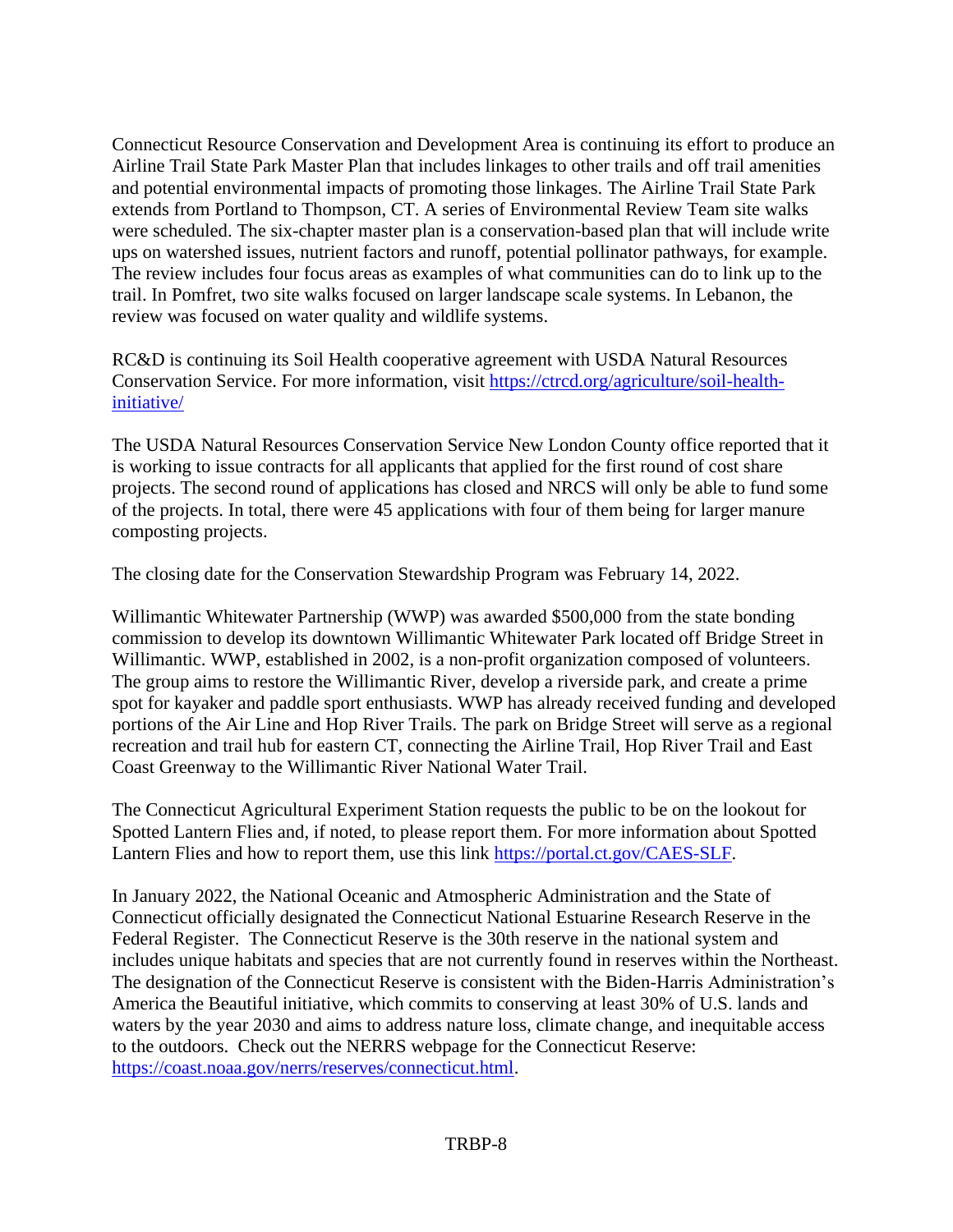In 2021, the Connecticut Department of Agriculture, in collaboration with federal, state, and local partners, permanently protected 1,204 acres across 13 farms in the state, bringing the total number of farmland acres protected in perpetuity to 47,346.

If you are interested in learning about the monitoring that MassDEP's Division of Watershed Management conducted in 2021, its Annual Monitoring Review is available here: <https://www.mass.gov/lists/annual-monitoring-summaries>

## **News from Municipalities**

Have you seen what is playing on Groton Municipal Television? <https://www.youtube.com/watch?v=Qxr4vsTMwRc>

In the inaugural episode, Clean Water Ways host Lauren Post talks "All Things Water" with featured guest Nicole Davis, Save the Sound's watershed coordinator. Learn about Save the Sound's environmental conservation and restoration efforts, how physical changes to our habitat and impervious surfaces have altered water paths, why clean water efforts must be regional, and the many ways communities can improve water quality. Also, get a child's perspective in the "Wat-er You Talking About?" segment, with guest host Jessica Patterson. Town of Groton employees initiated the collaboration to support the education and engagement goals of the Connecticut Department of Energy and Environmental Protection's General Permit for the Discharge of Stormwater from Small Municipal Separate Storm Sewer Systems, commonly known as MS4. For more information, visit [http://www.savethesound.org/.../stopping-water](http://www.savethesound.org/.../stopping-water-pollution)[pollution](http://www.savethesound.org/.../stopping-water-pollution) or contact Town of Groton (CT) Public Works MS4 Coordinator at 860-448-4544

The Town of Groton drafted its annual report as required by the Municipal Separate Storm Sewer System general permit. The Town's Department of Public Works staff has listed all outfall repairs.

At the pump station on the Thames River, the Town of Groton removed an underground storage tank and replaced it with an above ground tank.

The Town of Woodstock Conservation Commission will be continuing its [Pollinator Pathway](https://woodstockconservation.org/pollinator-pathway) initiative for a third year. They are planning to kick off the season with a presentation by Lydia Pan, Executive Director of the Mountain Laurel Chapter of Wild Ones in early April.

The Town of Windham Pollinator Pathway group is developing a Pollinator Pathway website.

The Town of Tolland Conservation Commission has an Open Space Management Guideline and Process approved by the Town Council. The Commission is exploring new models for open space management.

## **Land Trust Updates**

The Avalonia Land Conservancy has saved an ecologically and historically significant property in North Stonington, signing the final documents on June 10, 2021. The Herman E. Sheets